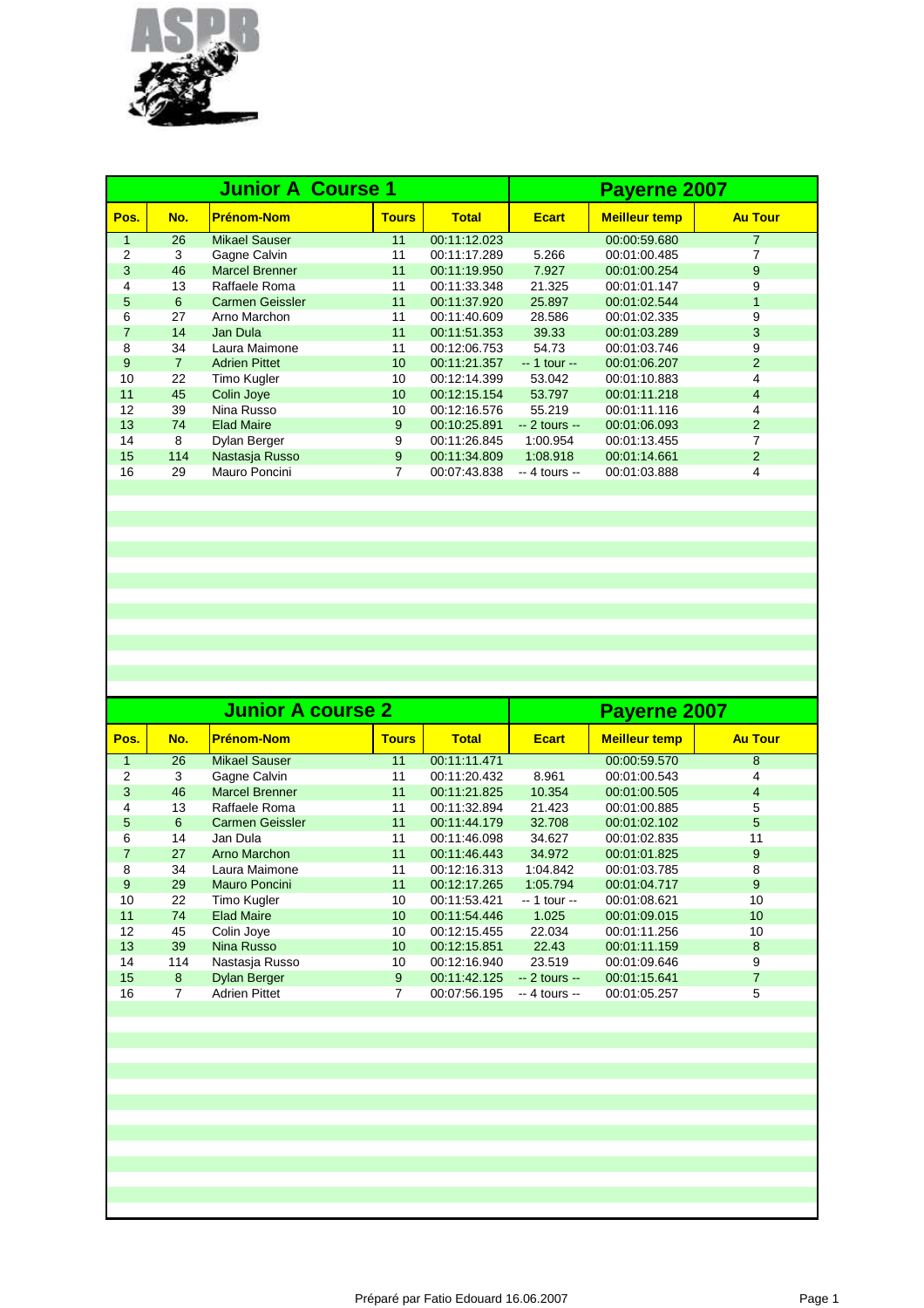

|                |                 | <b>Junior B Course 1</b> |              |              | Payerne 2007   |                      |                |  |
|----------------|-----------------|--------------------------|--------------|--------------|----------------|----------------------|----------------|--|
| Pos.           | No.             | <b>Prénom-Nom</b>        | <b>Tours</b> | <b>Total</b> | <b>Ecart</b>   | <b>Meilleur temp</b> | <b>Au Tour</b> |  |
| $\mathbf{1}$   | 6               | Ivan Kamm                | 12           | 00:11:27.038 |                | 00:00:56.094         | $\overline{4}$ |  |
| $\overline{2}$ | 3               | Marco Messmer            | 12           | 00:11:27.438 | 0.4            | 00:00:55.630         | 4              |  |
| 3              | $\overline{7}$  | Alain Tièche             | 12           | 00:11:37.420 | 10.382         | 00:00:57.047         | 10             |  |
| 4              | 69              | David Bais               | 12           | 00:11:46.164 | 19.126         | 00:00:57.022         | 10             |  |
| 5              | 111             | <b>Dominic Schmitter</b> | 12           | 00:11:50.224 | 23.186         | 00:00:57.565         | 8              |  |
| 6              | 93              | Stefano Rizzo            | 12           | 00:11:59.130 | 32.092         | 00:00:57.592         | 5              |  |
| $\overline{7}$ | 16              | Marco Serrao             | 11           | 00:11:59.088 | 33.168         | 00:00:58.545         | 3              |  |
| 8              | 17              | Yvan Tièche              | 11           | 00:11:25.920 | $-1$ tour $-$  | 00:00:59.564         | 10             |  |
| 9              | 24              | Christoph Bickel         | 11           | 00:11:29.120 | 3.2            | 00:00:59.077         | 6              |  |
| 10             | 18              | Paul Feutz               | 11           | 00:11:31.784 | 5.864          | 00:01:01.322         | 4              |  |
| 11             | 32              | Lars Waser               | 11           | 00:11:31.793 | 5.873          | 00:01:00.674         | 11             |  |
| 12             | 9               | Maxime Christ            | 11           | 00:11:35.193 | 9.273          | 00:01:00.320         | 10             |  |
| 13             | 72              | <b>Vincent Pasche</b>    | 11           | 00:11:36.826 | 10.906         | 00:01:00.417         | 10             |  |
| 14             | 15              | David Mermoud            | 11           | 00:11:39.400 | 13.48          | 00:01:01.024         | 10             |  |
| 15             | $5\phantom{.0}$ | Joël Perny               | 11           | 00:11:46.271 | 20.351         | 00:01:01.944         | 9              |  |
| 16             | 9               | <b>Robin Meier</b>       | 11           | 00:11:54.260 | 28.34          | 00:01:02.888         | 4              |  |
| 17             | 70              | <b>Robin Mulhauser</b>   | 11           | 00:12:02.484 | 36.564         | 00:01:02.059         | 10             |  |
| 18             | 34              | <b>Thomas Toffel</b>     | 11           | 00:12:05.871 | 39.951         | 00:01:03.618         | 11             |  |
| 19             | 75              | Sandy Bruppacher         | 11           | 00:12:07.118 | 41.198         | 00:01:04.067         | $\overline{7}$ |  |
| 20             | $\overline{4}$  | <b>Thomas Vincovic</b>   | 10           | 00:12:03.446 | $-2$ tours $-$ | 00:01:09.512         | $\overline{2}$ |  |
| 21             | 26              | <b>Quentin Rodriguez</b> | 8            | 00:11:59.862 | $-4$ tours $-$ | 00:01:01.526         | $6\phantom{1}$ |  |
| 22             | 11              | Romain Bussard           | 6            | 00:06:59.422 | $-6$ tours $-$ | 00:01:06.384         | 3              |  |
|                |                 |                          |              |              |                |                      |                |  |

|                |                | <b>Junior B course 2</b> | Payerne 2007    |              |                 |                      |                |
|----------------|----------------|--------------------------|-----------------|--------------|-----------------|----------------------|----------------|
| Pos.           | No.            | Prénom-Nom               | <b>Tours</b>    | <b>Total</b> | <b>Ecart</b>    | <b>Meilleur temp</b> | <b>Au Tour</b> |
| $\mathbf{1}$   | 3              | <b>Marco Messmer</b>     | 12              | 00:11:23.730 |                 | 00:00:55.825         | 10             |
| $\overline{2}$ | 6              | Ivan Kamm                | 12              | 00:11:31.554 | 7.824           | 00:00:56.424         | 11             |
| 3              | $\overline{7}$ | Alain Tièche             | 12 <sup>2</sup> | 00:11:34.661 | 10.931          | 00:00:56.053         | 10             |
| 4              | 111            | <b>Dominic Schmitter</b> | 12              | 00:11:41.028 | 17.298          | 00:00:57.047         | 4              |
| 5              | 69             | David Bais               | 12              | 00:11:43.290 | 19.56           | 00:00:56.837         | $\overline{4}$ |
| 6              | 93             | Stefano Rizzo            | 12              | 00:11:50.445 | 26.715          | 00:00:57.451         | 4              |
| $\overline{7}$ | 2              | Phillippe Von Gunten     | 12              | 00:11:54.362 | 30.632          | 00:00:56.930         | $\overline{4}$ |
| 8              | 16             | Marco Serrao             | 11              | 00:10:57.897 | -- 1 tour --    | 00:00:58.318         | 8              |
| 9              | 24             | Christoph Bickel         | 12              | 00:11:58.389 | 34.659          | 00:00:58.485         | 12             |
| 10             | 17             | Yvan Tièche              | 12              | 00:11:58.749 | 35.019          | 00:00:58.275         | 11             |
| 11             | 18             | Paul Feutz               | 12              | 00:12:16.420 | 52.69           | 00:00:59.597         | 3              |
| 12             | 72             | Vincent Pasche           | 11              | 00:11:28.585 | 30.688          | 00:00:59.975         | 5              |
| 13             | 26             | <b>Quentin Rodriguez</b> | 11              | 00:11:33.064 | 35.167          | 00:01:01.110         | 5              |
| 14             | 32             | Lars Waser               | 11              | 00:11:37.375 | 39.478          | 00:01:01.192         | 7              |
| 15             | 70             | <b>Robin Mulhauser</b>   | 11              | 00:11:54.096 | 56.199          | 00:01:02.193         | 6              |
| 16             | 34             | <b>Thomas Toffel</b>     | 11              | 00:11:55.616 | 57.719          | 00:01:02.865         | 6              |
| 17             | 9              | <b>Robin Meier</b>       | 11              | 00:11:55.847 | 57.95           | 00:01:03.492         | 5              |
| 18             | 5              | Joël Perny               | 11              | 00:11:57.876 | 59.979          | 00:01:02.128         | 6              |
| 19             | 75             | Sandy Bruppacher         | 11              | 00:12:07.718 | 1:09.821        | 00:01:03.167         | 5              |
| 20             | 11             | Romain Bussard           | 10              | 00:11:29.702 | $-2$ tours $-$  | 00:01:06.988         | 4              |
| 21             | $\overline{4}$ | <b>Thomas Vincovic</b>   | 10              | 00:11:50.712 | 21.01           | 00:01:08.054         | $\overline{4}$ |
| 22             | 33             | Sylvain Joubert          | 5               | 00:05:22.470 | $-7$ tours $-$  | 00:00:59.571         | 3              |
| 23             | 15             | David Mermoud            | 2               | 00:02:12.880 | $-10$ tours $-$ | 00:01:02.034         | $\overline{2}$ |
| 24             | 9              | Maxime Christ            | 1               | 00:01:09.829 | $-11$ tours $-$ | 00:01:03.586         | 1              |
|                |                |                          |                 |              |                 |                      |                |
|                |                |                          |                 |              |                 |                      |                |
|                |                |                          |                 |              |                 |                      |                |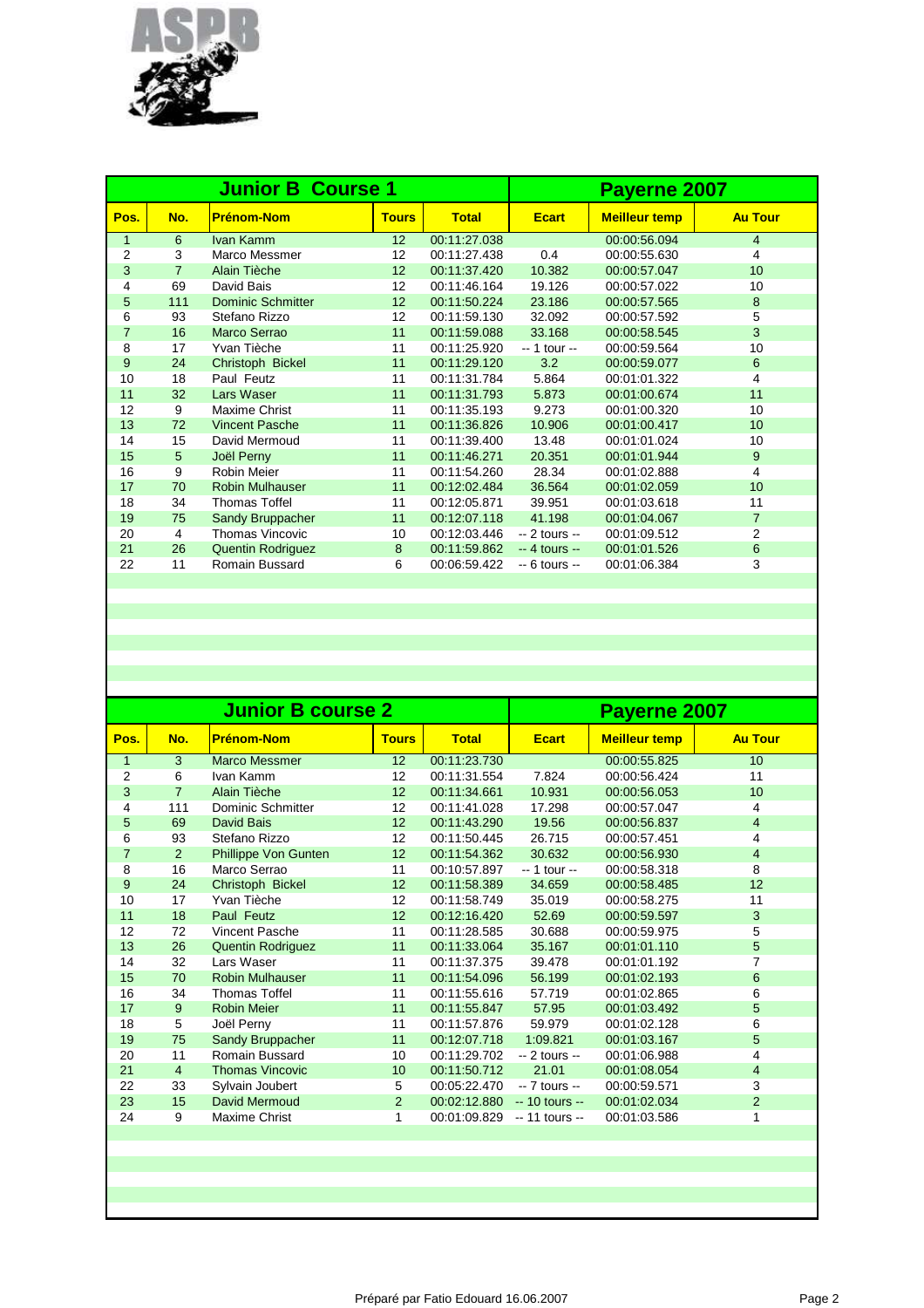

|                |     | F1 16 à 24 ans Course 1 | Payerne 2007    |              |                 |                      |                |
|----------------|-----|-------------------------|-----------------|--------------|-----------------|----------------------|----------------|
| Pos.           | No. | <b>Prénom-Nom</b>       | <b>Tours</b>    | <b>Total</b> | <b>Ecart</b>    | <b>Meilleur temp</b> | <b>Au Tour</b> |
| $\mathbf{1}$   | 3   | Alexandre Masnada       | 12              | 00:10:45.925 |                 | 00:00:52.692         | 11             |
| $\overline{2}$ | 2   | Sven Rohner             | 12              | 00:10:55.451 | 9.526           | 00:00:53.575         | 3              |
| 3              | 13  | Alan Ramseyer           | 12 <sup>2</sup> | 00:11:05.590 | 19.665          | 00:00:52.527         | 5              |
| 4              | 48  | <b>Christian Perez</b>  | 12              | 00:11:09.188 | 23.263          | 00:00:54.633         | 6              |
| 5              | 65  | Jérémy Theubet          | 12              | 00:11:18.742 | 32.817          | 00:00:55.527         | 12             |
| 6              | 64  | Kenny Droquet           | 12              | 00:11:18.748 | 32.823          | 00:00:54.883         | 12             |
| $\overline{7}$ | 96  | David Bouvier           | 12 <sup>2</sup> | 00:11:45.408 | 59.483          | 00:00:55.710         | 8              |
| 8              | 24  | Jan Waser               | 12              | 00:11:45.834 | 59.909          | 00:00:56.891         | 8              |
| 9              | 77  | Giullaume Leballeur     | 12              | 00:11:45.872 | 59.947          | 00:00:57.041         | $\overline{7}$ |
| 10             | 20  | Cindy Lopardo           | 11              | 00:10:47.094 | -- 1 tour --    | 00:00:57.206         | 6              |
| 11             | 12  | Gaël Durgniat           | 11              | 00:11:01.822 | 14.728          | 00:00:58.375         | 5              |
| 12             | 58  | <b>Maxime Feutz</b>     | 11              | 00:11:04.810 | 17.716          | 00:00:57.443         | 11             |
| 13             | 9   | Marvin Joseph-Julien    | 11              | 00:11:05.478 | 18.384          | 00:00:57.802         | 11             |
| 14             | 10  | Antonio Alj             | 11              | 00:11:44.780 | 57.686          | 00:01:00.623         | 10             |
| 15             | 23  | Ludovic Perrotin        | 11              | 00:11:46.958 | 59.864          | 00:01:02.356         | 3              |
| 16             | 93  | <b>Patrick Christ</b>   | 10              | 00:10:49.261 | $-2$ tours $-$  | 00:01:01.461         | 8              |
| 17             | 97  | Ryaz Morvan             | 10 <sup>1</sup> | 00:10:50.658 | 1.397           | 00:01:02.631         | 10             |
| 18             | 19  | Kevin Joseph-Julien     | 7               | 00:07:26.191 | $-5$ tours $-$  | 00:01:01.749         | 5              |
| 19             | 91  | David Lietchi           | 3               | 00:03:27.788 | $-9$ tours $-$  | 00:01:05.183         | $\overline{2}$ |
| 20             | 99  | Danilo Zeballos         |                 | 00:00:59.023 | $-11$ tours $-$ | 00:00:55.507         | 1              |
| 21             | 18  | <b>Christian Alves</b>  | $\mathbf{1}$    | 00:01:16.414 | 17.391          | 00:01:10.366         | 1              |

|                |     | F1 16 à 24 ans Course 2 | Payerne 2007    |              |                 |                      |                          |
|----------------|-----|-------------------------|-----------------|--------------|-----------------|----------------------|--------------------------|
| Pos.           | No. | <b>Prénom-Nom</b>       | <b>Tours</b>    | <b>Total</b> | <b>Ecart</b>    | <b>Meilleur temp</b> | <b>Au Tour</b>           |
| 1              | 13  | Alan Ramseyer           | 13              | 00:11:37.781 |                 | 00:00:52.495         | $\overline{4}$           |
| 2              | 99  | Danilo Zeballos         | 13              | 00:11:43.932 | 6.151           | 00:00:52.299         | 4                        |
| 3              | 2   | Sven Rohner             | 13              | 00:11:55.306 | 17.525          | 00:00:53.353         | 5                        |
| 4              | 3   | Alexandre Masnada       | 13              | 00:12:02.146 | 24.365          | 00:00:52.345         | 4                        |
| 5              | 64  | <b>Kenny Droguet</b>    | 13              | 00:12:14.060 | 36.279          | 00:00:55.227         | $\overline{7}$           |
| 6              | 96  | David Bouvier           | 13              | 00:12:26.717 | 48.936          | 00:00:55.407         | 6                        |
| $\overline{7}$ | 77  | Giullaume Leballeur     | 12              | 00:11:39.827 | $-1$ tour $-$   | 00:00:56.737         | 2                        |
| 8              | 24  | Jan Waser               | 12              | 00:11:40.210 | 0.383           | 00:00:56.624         | 10                       |
| 9              | 20  | Cindy Lopardo           | 12              | 00:11:47.673 | 7.846           | 00:00:56.911         | 6                        |
| 10             | 58  | Maxime Feutz            | 12              | 00:11:51.290 | 11.463          | 00:00:56.917         | 8                        |
| 11             | 9   | Marvin Joseph-Julien    | 12              | 00:12:05.498 | 25.671          | 00:00:58.863         | 3                        |
| 12             | 10  | Antonio Alj             | 12              | 00:12:16.979 | 37.152          | 00:00:59.776         | 5                        |
| 13             | 19  | Kevin Joseph-Julien     | 12 <sup>2</sup> | 00:12:34.064 | 54.237          | 00:01:01.043         | 10                       |
| 14             | 12  | Gaël Durgniat           | 12              | 00:12:35.078 | 55.251          | 00:00:58.045         | 5                        |
| 15             | 23  | <b>Ludovic Perrotin</b> | 11              | 00:11:42.451 | $-2$ tours $-$  | 00:01:01.778         | $\overline{7}$           |
| 16             | 97  | Ryaz Morvan             | 11              | 00:11:42.995 | 0.544           | 00:01:01.504         | 10                       |
| 17             | 93  | <b>Patrick Christ</b>   | 11              | 00:11:51.661 | 9.21            | 00:01:00.331         | $\overline{4}$           |
| 18             | 91  | David Lietchi           | 11              | 00:12:22.542 | 40.091          | 00:01:04.673         | 7                        |
| 19             | 65  | Jérémy Theubet          | 10              | 00:09:35.722 | $-3$ tours $-$  | 00:00:55.525         | $\overline{7}$           |
| 20             | 18  | <b>Christian Alves</b>  | 5               | 00:05:33.757 | $-8$ tours $-$  | 00:01:03.212         | 4                        |
| 21             | 35  | <b>Christian Perez</b>  | $\Omega$        | 00:00:04.498 | $-13$ tours $-$ | مسترمين سوابي        | $\overline{\phantom{a}}$ |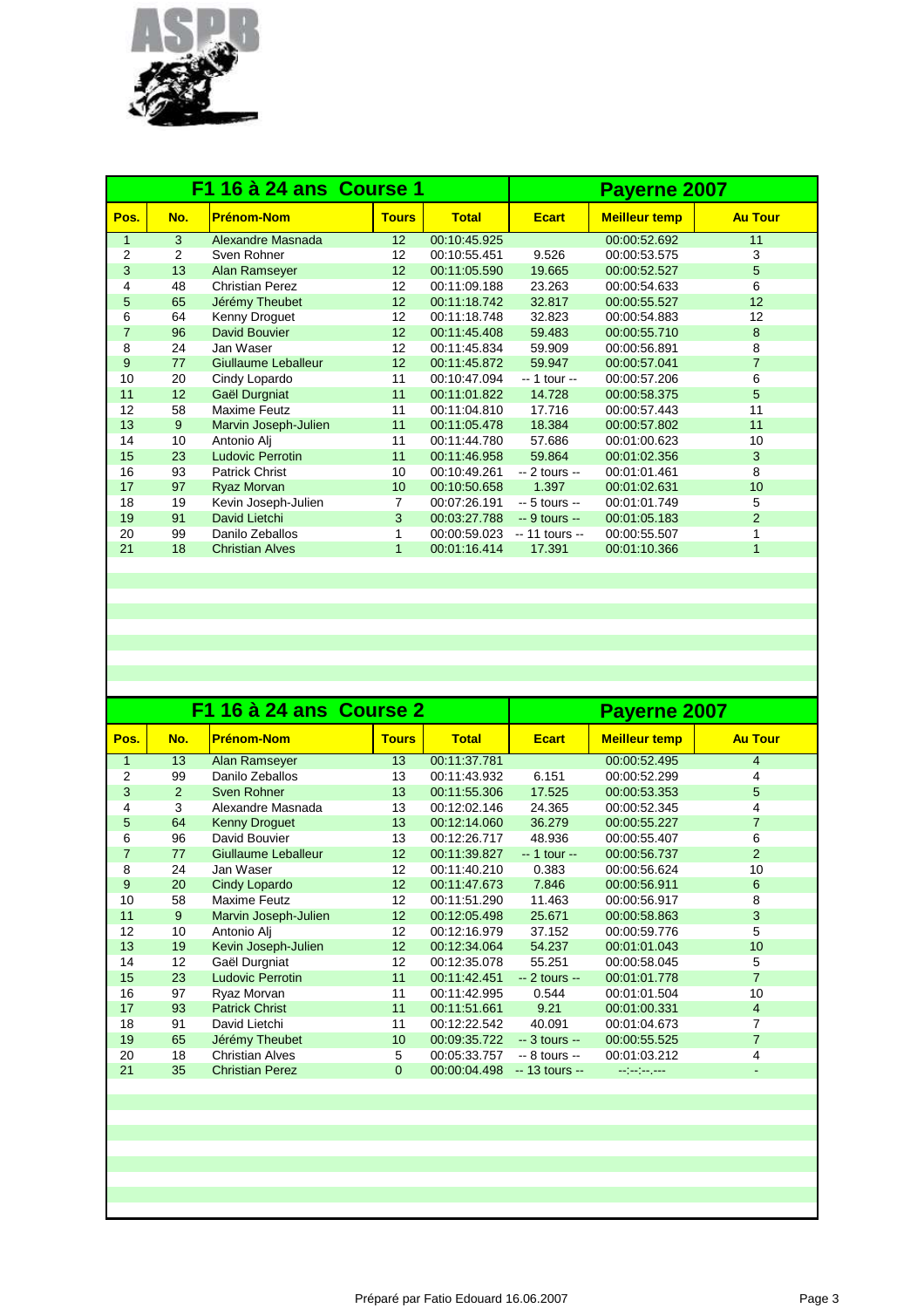

|                |               | F1 25ans et + Course 1     |                 |              | Payerne 2007   |                      |                |  |
|----------------|---------------|----------------------------|-----------------|--------------|----------------|----------------------|----------------|--|
| Pos.           | No.           | <b>Prénom-Nom</b>          | <b>Tours</b>    | <b>Total</b> | <b>Ecart</b>   | <b>Meilleur temp</b> | <b>Au Tour</b> |  |
| 1              | 82            | <b>Michel Combe</b>        | 13              | 00:11:33.319 |                | 00:00:52.236         | 11             |  |
| 2              | 99            | Lionel Oppliger            | 13              | 00:11:43.667 | 10.348         | 00:00:52.980         | 9              |  |
| 3              | $\mathcal{P}$ | Jean-Marc Pahud            | 13              | 00:11:47.978 | 14.659         | 00:00:53.262         | 3              |  |
| 4              | 65            | Bruno De Almeida           | 13              | 00:12:06.003 | 32.684         | 00:00:54.857         | 11             |  |
| 5              | 17            | Jean-Baptiste Guignard     | 13              | 00:12:11.111 | 37.792         | 00:00:54.897         | 11             |  |
| 6              | 48            | <b>Patrick Perez</b>       | 13              | 00:12:13.178 | 39.859         | 00:00:54.769         | 12             |  |
| $\overline{7}$ | 44            | <b>Oliver Knecht</b>       | 13              | 00:12:25.593 | 52.274         | 00:00:55.950         | 2              |  |
| 8              | 50            | Laurent Gavillet           | 12              | 00:11:36.769 | $-1$ tour $-$  | 00:00:55.931         | 2              |  |
| 9              | 60            | <b>Christophe Gavillet</b> | 12 <sup>2</sup> | 00:11:46.349 | 9.58           | 00:00:57.518         | $\overline{4}$ |  |
| 10             | 16            | Jérôme Renevey             | 12              | 00:12:13.429 | 36.66          | 00:00:58.746         | 6              |  |
| 11             | 42            | Christian Hofmann          | 12 <sup>2</sup> | 00:12:27.791 | 51.022         | 00:00:59.582         | 11             |  |
| 12             | 24            | David Criscuolo            | 12 <sup>°</sup> | 00:12:31.442 | 54.673         | 00:01:01.224         | 4              |  |
| 13             | 46            | <b>Michel Angeloz</b>      | 11              | 00:11:34.914 | $-2$ tours $-$ | 00:01:01.344         | 3              |  |
| 14             | 73            | Frédéric Menu              | 11              | 00:11:57.300 | 22.386         | 00:01:02.325         | 3              |  |
| 15             | 75            | Frédéric Decroux           | 11              | 00:12:00.718 | 25.804         | 00:01:02.447         | 3              |  |

|     |                            | Payerne 2007    |                        |                |                      |                |
|-----|----------------------------|-----------------|------------------------|----------------|----------------------|----------------|
| No. | <b>Prénom-Nom</b>          | <b>Tours</b>    | <b>Total</b>           | <b>Ecart</b>   | <b>Meilleur temp</b> | <b>Au Tour</b> |
| 82  | <b>Michel Combe</b>        | 12 <sup>2</sup> | 00:10:56.002           |                | 00:00:52.298         | 3              |
| 17  | Jean-Baptiste Guignard     | 12              | 00:11:09.034           | 13.032         | 00:00:54.631         | 3              |
| 2   | Jean-Marc Pahud            | 12              | 00:11:16.818           | 20.816         | 00:00:53.749         | 2              |
| 99  | Lionel Oppliger            | 12              | 00:11:18.342           | 22.34          | 00:00:53.096         | 2              |
| 44  | <b>Oliver Knecht</b>       | 12              | 00:11:31.596           | 35.594         | 00:00:55.876         | 4              |
| 50  | Laurent Gavillet           | 12              | 00:11:36.311           | 40.309         | 00:00:55.943         | 4              |
| 60  | <b>Christophe Gavillet</b> | 11              | 00:11:51.644           | 36,601         | 00:00:57.437         | 4              |
| 65  | Bruno De Almeida           | 12              | 00:12:29.951           | 1:33.949       | 00:00:54.838         | 6              |
| 16  | Jérôme Renevey             | 11              | 00:11:15.043           | $-1$ tour $-$  | 00:00:58.958         | 2              |
| 24  | David Criscuolo            | 11              | 00:11:25.493           | 10.45          | 00:01:00.350         | 6              |
| 46  | <b>Michel Angeloz</b>      | 11              | 00:11:30.387           | 15.344         | 00:01:01.109         | 6              |
| 42  | Christian Hofmann          | 11              | 00:11:34.397           | 19.354         | 00:00:59.295         | 11             |
| 75  | Frédéric Decroux           | 11              | 00:11:46.560           | 31.517         | 00:01:01.585         | 3              |
| 73  | Frédéric Menu              | 11              | 00:11:59.417           | 44.374         | 00:01:01.559         | 4              |
| 48  | <b>Patrick Perez</b>       | 7               | 00:06:32.095           | $-5$ tours $-$ | 00:00:54.734         | 4              |
|     |                            |                 | F1 25ans et + Course 2 |                |                      |                |